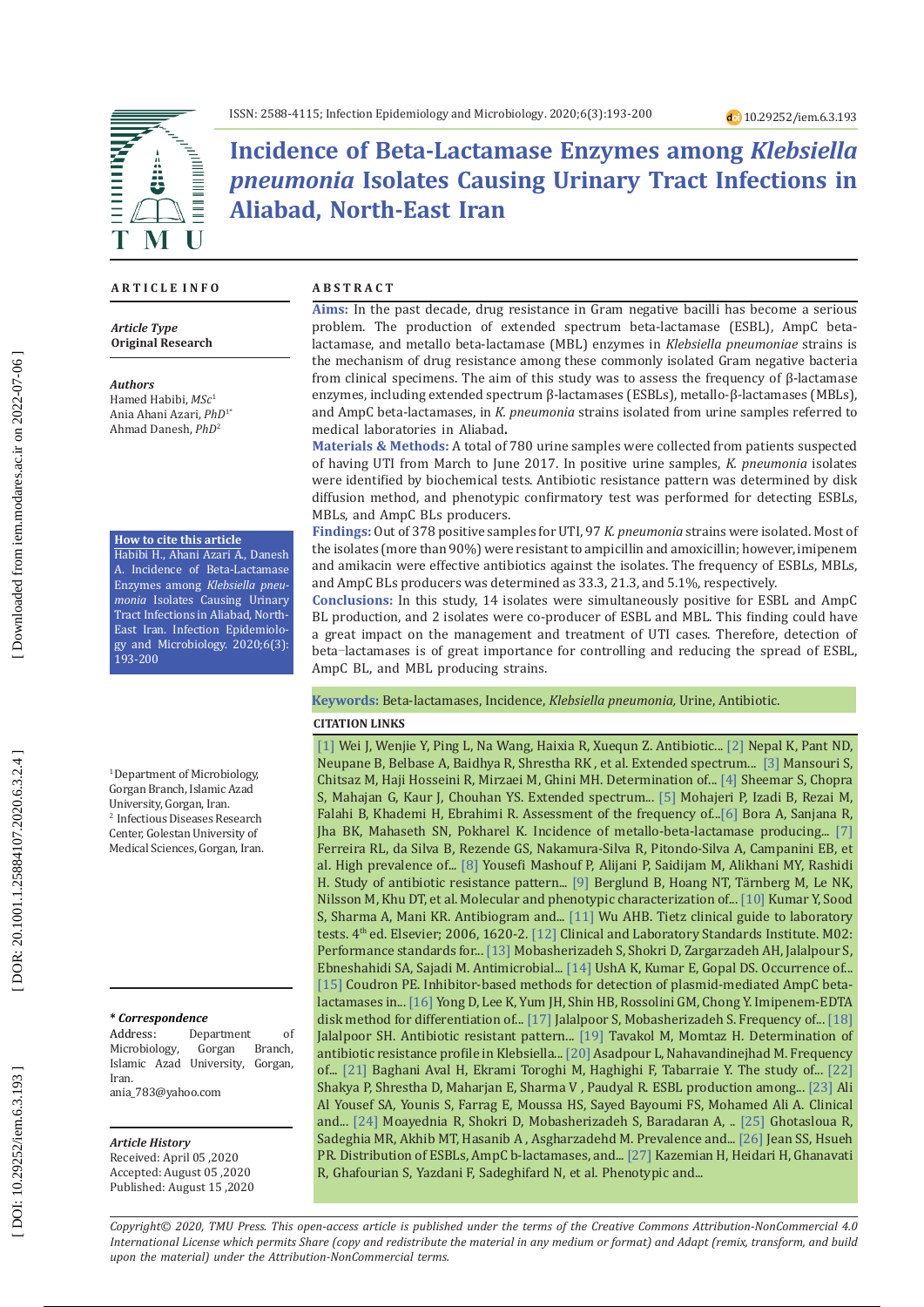## **Introduction**

In recent years, overuse and misuse of betalactam antibiotics have led to the rapid emergence of antibiotic resistant bacteria  $[1]$ , while drug resistance in Gram negative bacilli has become a serious challenge worldwide <sup>[2]</sup>. The most common resistance mechanism in Gram-negative bacteria is the production of beta-lactamase enzymes that hydrolyze beta-lactam ring of drugs such as cephalosporins and penicillins. Over the past two decades, new beta-lactam antibiotics that are specifically resistant to hydrolyzing by beta-lactamase enzymes have been developed. However, Gram-negative bacteria have developed new strategies to inactivate these novel antibiotics by producing new beta-lactamases, including AmpC β-lactamases, extended-spectrum β-lactamases (ESBLs), and metallo β-lactamases (MBLs). AmpC β-lactamases, which are a type of cephalosporinase, are also partially able to hydrolyze other betalactams. These enzymes hydrolyze broadspectrum cephalosporins while not being inhibited by common inhibitors such as  $clavulanate$ <sup>[3]</sup>.

ESBLs are plasmid-mediated enzymes that, in addition to mediating resistance to penicillins, mediate resistance to a wide range of cephalosporins, including third-generation cephalosporin and monobactams [4]. Beta-lactamase inhibitors such as clavulanic acid have inhibitory effects on the function of these enzymes [5] . The rate of ESBL production by the Enterobacteriaceae family members varies worldwide. Among the Enterobacteriaceae members, *Escherichia coli* is the highest ESBL producers, followed by *Klebsiella pneumoniae*. MBLs could hydrolyze a wide range of beta-lactam antibiotics, including penicillins, cephalosporins, carbapenems, cephamycins, but they could not hydrolyze aztronam, and their catalytic activity is

not inhibited by beta-lactamase inhibitors. MBLs are commonly found in *Pseudomonas aeruginosa* and *Acinetobacter* species; however, they have recently been increasing in the Enterobacteriaceae family members like *K. pneumoniae* and *E. coli* that exhibit notable drug resistance  $[2, 6]$ .

*K. pneumonia* is an opportunistic bacterium causing nosocomial and community-acquired infections [7]. It is the second leading cause of urinary tract infections (UTIs) after *E. coli* [8] . Currently, high resistance of *K. pneumoniae* to a broad spectrum of drugs including betalactam antibiotics, fluoroquinolones, and aminoglycosides has been reported [7]. As a result, infections caused by *K. pneumoniae* fail to respond to conventional treatments, which in turn increases morbidity, mortality, and health care costs [9].

Epidemiological studies on the antibiotic resistance pattern could help us choose an effective antibiotic for the treatment of infections such as UTIs, which are usually treated with empirical antimicrobial therapy [10].

**Objectives:** The present study was undertaken to know antimicrobial to know antimicrobial susceptibility pattern and the frequency of different types of beta-lactamase enzymes (ESBLs, AmpC BLs, and MBLs) in *K. pneumonia* strains isolated from urine samples in Aliabad, North-East Iran, Golestan province.

## **Materials and Methods**

**Sample collection and identification of isolates:** This cross-sectional study was conducted on urine samples referred to Aliabad medical laboratories from March to June 2017. Midstream urine samples were collected and evaluated for the presence of leucocytes and/or bacteriuria. It should be noted that a written informed consent was obtained from all patients, and their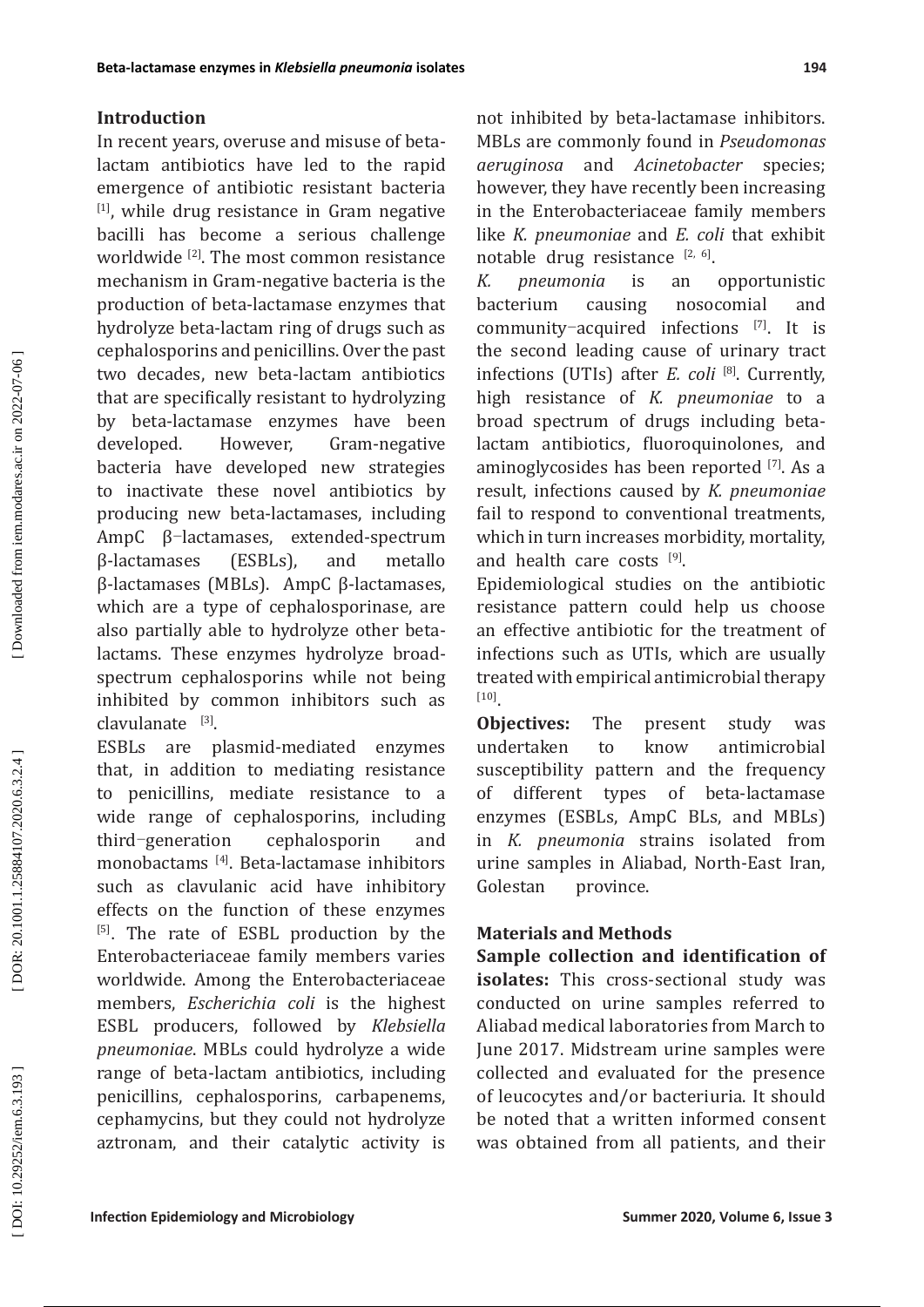data were recorded anonymously. The urine samples were cultured on blood agar and Eosin Methylene blue media (Merck, Germany) with the 0.001-mL loop. After overnight incubation at 37°C, all cultures with a bacterial count of  $\geq 10^5$  CFU/mL were considered as positive for UTI and included in the study. Then biochemical tests including gram stain, TSI, IMViC, lysine iron agar, urea, and motility were performed on pure colonies to identify the isolates  $[11]$ .

**Antibiotic susceptibility test:** To determine antibiotic sensitivity pattern of the isolates, the Kirby-Bauer disk diffusion method was used according to the CLSI guidelines [12]. The standard strains included in this study were *E. coli* ATCC 25922 and *K. pneumoniae* ATCC 700603 as quality controls. After overnight incubation at 37°C, the results were interpreted by measuring the inhibition zone diameter and comparing with the standards. The susceptibility of the isolates to each antibiotic was interpreted as sensitive (S), intermediate resistant (I), or resistant (R). The antibiotics disks used in this study were purchased from MAST Company.<br>**Detection of Beta-lactamas** 

**Detection of Beta-lactamases** *ESBL*: To determine ESBL-producing isolates, ceftazidime (CAZ) or cefotaxime (CTX) resistant isolates were screened for ESBL production by double disk-diffusion test (DDDT). For this purpose, Mueller-Hinton agar plates with the disks containing 30ug of CAZ and CTX, with and without 10ug of clavulanic acid were used. After incubation, the inhibition zones diameter of each isolate were measured on Mueller-Hinton agar plates. If the inhibition zone surrounding at least one combination disk was 5 mm larger than that produced around the corresponding antimicrobial disk without clavulanic acid, the isolate was considered as ESBL producer [12-13] .

*AmpC:* Cefoxitin (30μg) resistant isolates were screened for AmpC β-lactamases production by boronic acid double diskdiffusion test. For this purpose, two disks containing cefoxitin (30μg) and cefoxitin + boronic acid (30/400μg) were placed on the inoculated Muller-Hinton agar plates. After overnight incubation at 37 ° C, if the inhibition zone diameter surrounding the cefoxitin + boronic acid disk was 5mm greater than the inhibition zone diameter around the cefoxitin disk alone, AmpC production was considered as positive  $[14-15]$ .

**MBL:** Imipenem (10μg) resistant isolates were screened for the presence of MBL by the IMP-EDTA double disk-diffusion test (DDDT). To perform the test, two disks containing imipenem (10μg) and imipenem + EDTA (10μg/750μg) were placed on the inoculated Muller-Hinton agar plates and incubated overnight at 37 ° C. If the inhibition zone diameter around the imipenem+ EDTA disk was 5mm greater than the inhibition zone diameter surrounding the imipenem disk alone, MBL production was considered as positive  $[16]$ .

## **Findings**

**Sample collection and Identification of Isolates:** From a total of 780 urine samples collected from March to June 2017, 378 samples (49.61%) with a colony count of ≥10 5 CFU/mL were considered as positive for UTIs. Among which 270 (71.42%) samples were obtained from female patients, and 108 (28.57%) samples were obtained from male patients. Some personal and health related information about the patients is given in Table 1. The mean age of the patients was 45 years (SD=±20.21). Out of 378 samples, 97 samples (25.6%) were positive for the presence of *K. pneumonia* strains.

**Antibiotic Susceptibility Test:** The antibiotic resistant pattern of *K. pneumonia*  isolates to 12 antimicrobial agents is shown in Table 2. Most of the isolates showed high resistance to ampicillin (92.7%), followed

DOI: 10.29252/iem.6.3.193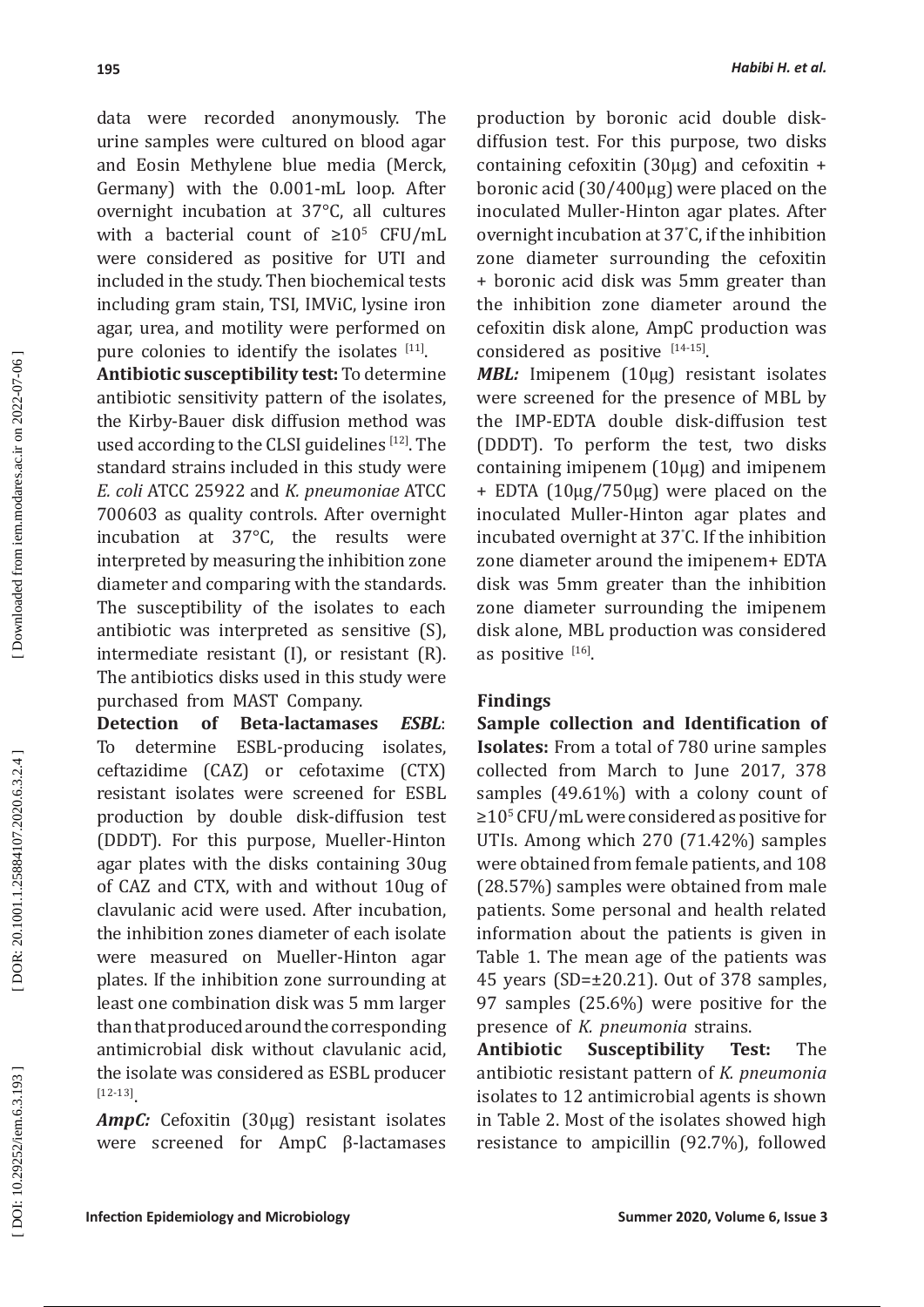**Table 1)** Summary of the Patients' Demographic Information

| <b>Characteristics</b>                     | <b>Number</b>       | <b>Percent</b> | <b>Total Number</b> |
|--------------------------------------------|---------------------|----------------|---------------------|
|                                            | <b>Male: 108</b>    | 28.57          | 378                 |
| <b>Sex</b>                                 | Female: 270         | 71.42          |                     |
| Pregnancy state                            | 159                 | 58.8           | 270                 |
| UTI history                                | 106                 | 28             | 378                 |
| <b>Diabetes</b>                            | 53                  | 14             | 378                 |
| Symptoms of prostatitis                    | 17                  | 15.74          | 108                 |
| History of antibiotic use in the past year | 90                  | 23.8           | 378                 |
| <b>Marital status</b>                      | 306                 | 80.95          | 378                 |
| Median age                                 | 45 $(SD=\pm 20.21)$ | ٠              | ٠                   |

by amoxicillin (90.7%) and tetracycline (63.9%). Most of the strains were sensitive to imipenem and amikacin (88.6%). Also, 68% of the isolates exhibited a multidrug resistance (MDR) phenotype.

**β-lactamases Detection:** *K. pneumonia* isolates resistant to ceftazidime and cefotaxime were examined for the presence of ESBLs by combined disk assay . Among 46 screened isolates, 39 (84.7%) isolates were found to be ESBL producer. Out of 30 isolates resistant to cefoxitin, 25 (83.3%) isolates were positive for AmpC BL production. These findings were obtained by respective phenotypic confirmatory test of combined disc method. Also, 14 isolates (11.9%) were found to be co-producer of ESBL and AmpC BL. Imipenem resistant isolates were selected for the detection of MBL production . Among which, 6 (6 of 8, 75%) isolates were MBL positive, and 2 isolates (1.7%) were positive for both ESBL and MBL. The frequency of ESBLs, AmpC BLs, and MBLs production within the selected *K. pneumonia* isolates is presented in Table 3. The isolates positive for all three enzymes were 100% resistant to ampicillin and amoxicillin. In addition, MBL-positive isolates were 100%

resistant to tetracycline.

## **Discussion**

The present study was performed to determine antibiotic susceptibility pattern and the frequency of different types of betalactamase enzymes (ESBLs, AmpC BLs, and MBLs) in *K. pneumonia* strains isolated from urine samples in Aliabad, North-East Iran, Golestan province. According to the obtained results, 25.6% of the urine samples were positive for the presence of *K. pneumonia*. Most of the isolates showed high resistance to ampicillin and amoxicillin, consistent with similar studies performed in the past [17-20]. The highest bacterial susceptibility was observed to imipenem and amikacin. The susceptibility rate to these antibiotics was 88.6%, which is similar to the finding of a study by Baghani Aval et al. (2018) [21]. However, in other studies conducted in different regions of Iran, dissimilar rates of susceptibility have been reported  $[17-19]$ . The prevalence of ESBL-producing *K. pneumonia* strains varies in different regions. It could be as low as 8.3% in Nepal

and as high as 58 and 67.2% in India and Egypt, respectively [4, 22-23]. In the present

DOI: 10.29252/iem.6.3.193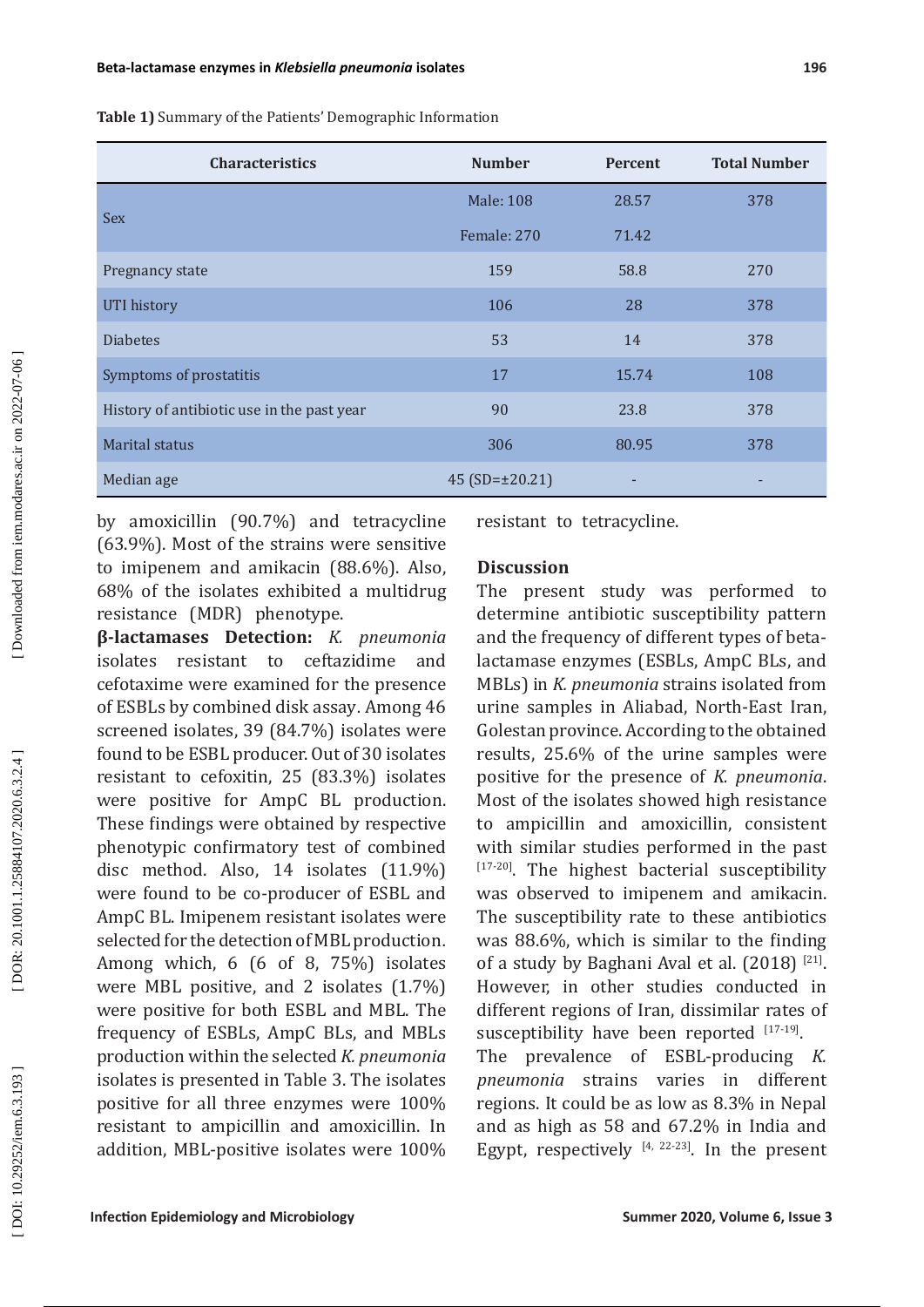| <b>Antimicrobial agents</b> | <b>Resistance</b><br>No. (%) | Intermediate No. (%) | <b>Sensitive</b><br>No. (%) |
|-----------------------------|------------------------------|----------------------|-----------------------------|
| Imipenem (10µg)             | 8(8.2)                       | 3(3)                 | 86 (88.6)                   |
| Ciprofloxacin (5µg)         | 28 (28.8)                    | 9(9.2)               | 60 (61.8)                   |
| Gentamicin (10µg)           | 20(20.6)                     | 6(6.1)               | 71 (73.1)                   |
| Cefotaxime (30µg)           | 59 (60.8)                    | 5(5.1)               | 33 (34)                     |
| Ceftazidime (30µg)          | 46 (47.4)                    | 8(8.2)               | 43 (44.3)                   |
| Cefoxitin $(30 \mu g)$      | 30(30.9)                     | 6(6.1)               | 61 (62.8)                   |
| Co-trimoxazole (1.25 µg)    | 29 (29.8)                    | 5(5.1)               | 63 (64.9)                   |
| Tetracycline (30 µg)        | 62 (63.9)                    | 2(2)                 | 33 (34)                     |
| Amikacin (30µg)             | 11(11.3)                     | ٠                    | 86 (88.6)                   |
| Nalidixic acid (30µg)       | 30 (30.9)                    | 3(3)                 | 64 (65.9)                   |
| Amoxicilin (30µg)           | 88 (90.7)                    | 1(1)                 | 8(8.2)                      |
| Ampicilin (10µg)            | 90 (92.7)                    | 2(2)                 | 5(5.1)                      |

**Table 2)** Antibiotic Resistance Pattern of 97 *K. pneumonia* Isolates to 12 Antimicrobial agents

**Table 3)** Frequency of ESBLs, AmpC BLs, and MBLs production among total and selected *K. pneumonia* isolates

| <b>Enzymes</b>          | No. (%) of the Total Isolates | No. (%) of the Selected Isolates |
|-------------------------|-------------------------------|----------------------------------|
| <b>ESBLs</b>            | 39 of 117 (33.3)              | 39 of 46 (84.7)                  |
| AmpC BLs                | 25 of 117 (21.3)              | 25 of 30 (83.3)                  |
| <b>MBLs</b>             | 6 of $117(5.1)$               | 6 of $8(75)$                     |
| ESBLs & AmpC BLs        | 14 of 117 (11.9)              | 14(11.9)                         |
| <b>ESBLs &amp; MBLs</b> | 2 of $117(1.7)$               | 2(1.7)                           |

study, the frequency of ESBLs producing *K. pneumonia* isolates was 33.3%, which is in line with the findings of other studies performed in Iran [18, 24]. Previous studies have shown that the prevalence of AmpC BL-producing *K. pneumonia* strains differs across different geographical regions. It varies from 0% in Tabriz (northwestern Iran) to 38.6% in Taiwan<sup>[25-26]</sup>. In the present study, the frequency of AmpC BL producing *K.*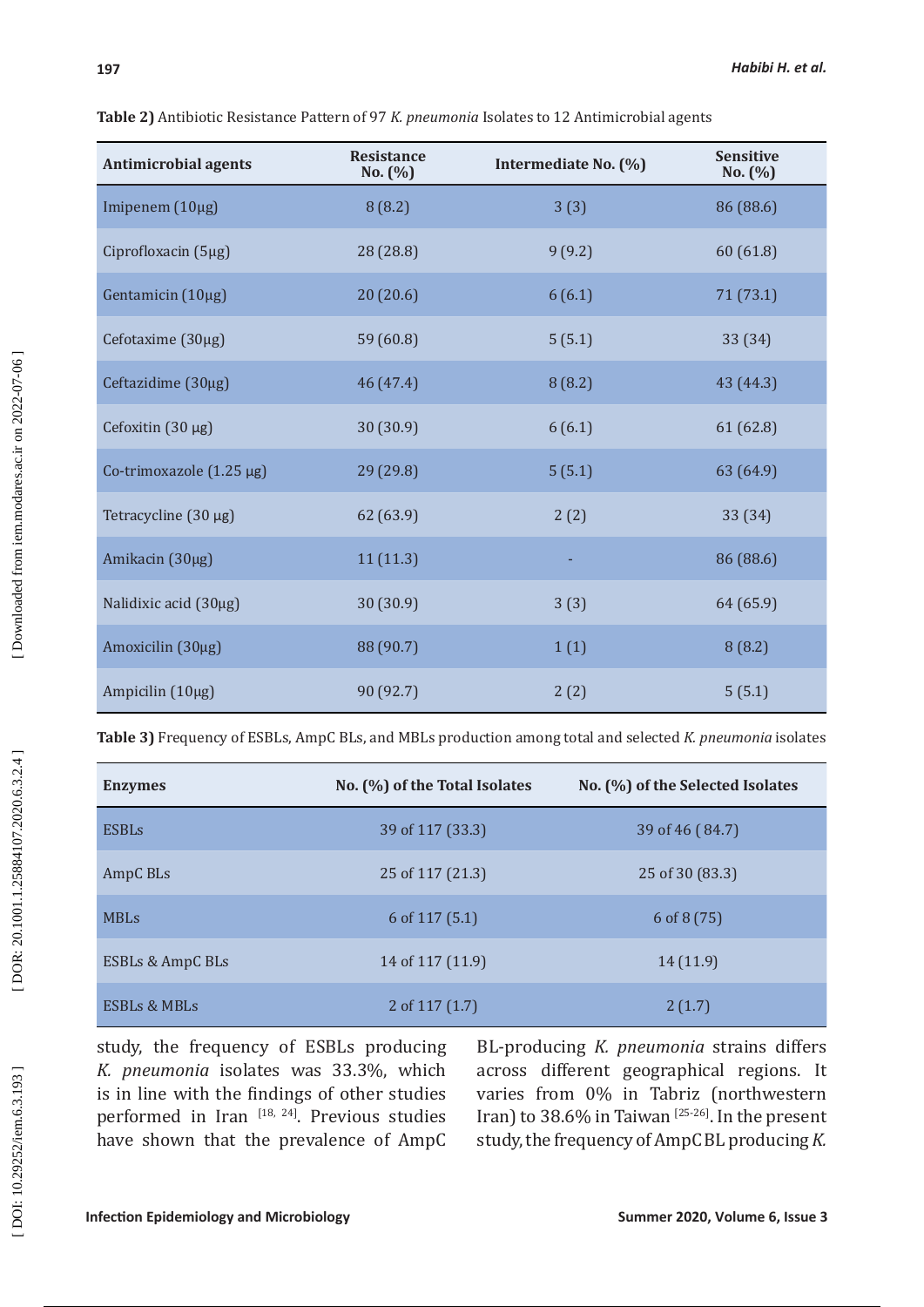*pneumonia* isolates was 21.3%; this finding is similar with the result of another study by Kazemian et al. (2019) in Tehran and Ilam, Iran [27]. The prevalence of MBL-producing *K. pneumonia* strains in Iran varies between 0% in Isfahan (central Iran) to 43.4% in Tehran and Ilam, Iran  $[24, 27]$ ; in this study, the frequency of MBL-producing *K. pneumonia* strains was 5.1%.

Based on the obtained results, the frequency of ESBL-producing *K. pneumonia* strains in this study was 33.3%, which is similar to the results of some Iranian studies, but the frequency distribution of AmpC and MBL enzymes was significantly different from the findings of other research performed in Iran [18, 24, 25, 27]. Currently , carbapenems are the most sensitive and reliable treatment options for infections caused by ESBL, AmpC BL, and MBL producing isolates . However, irrational use of carbapenems may lead to the development of resistant organisms .

Therefore, knowledge of these organisms and their detection in different regions are of great importance for controlling their spread and helping physicians choose appropriate treatment. Finally, antibiogram testing prior to antibiotic prescribing by physicians, rational use of antibiotics, and avoiding self-medication are among the inevitable necessary measures.

# **Conclusion**

In this study, the incidence of ESBL, AmpC BL, and carbapenemase production was investigated among the *K. pneumonia* isolates causing urinary tract infections in Aliabad, North-East Iran. In the present study, 14 isolates were simultaneously positive for ESBL and AmpC BL production, and 2 isolates were co-producer of ESBL and MBL. Consequently, this finding could have a major impact on the management of UTI cases inside and outside the hospitals. Therefore , restricting the use of carbapenems and third-generation cephalosporins along with the application of infection control measures are the most effective means of controlling and reducing the spread of ESBLs, AmpC BLs, and MBLs producing strains.

**Acknowledgements:** This article was extracted from a master's thesis by Hamed Habibi . The Department of Microbiology, Islamic Azad University, Gorgan Branch is appreciated for providing facilities to accomplish the present study.

**Ethical Permissions:** This study was approved by the Academic committee of Islamic Azad University, Gorgan Branch. **Conflicts of Interests:** The authors declared no conflict of interests.

**Authors' Contribution:** Conceptualization: AAA; Data curation and formal analysis: AD; Investigation: HH; Methodology and project administration: AAA; Supervision: AAA; Validation: AD; Writing of original draft: AAA; Writing, reviewing, and editing: AD. **Funding:** None declared by authors **.**

**Consent to participate:** A written informed consent was obtained from all patients .

# **References**

- 1. Wei J, Wenjie Y, Ping L, Na Wang, Haixia R, Xuequn Z. Antibiotic resistance of Klebsiella pneumoniae through<br>B-arrestin recruitment-induced recruitment-induced β-lactamase signaling pathway. Exp Ther Med. 2018; 15(3):2247-54.
- 2. Nepal K, Pant ND, Neupane B, Belbase A, Baidhya R, Shrestha RK , et al. Extended spectrum beta-lactamase and metallo beta ‑lactamase production among Escherichia coli and Klebsiella pneumoniae isolated from different clinical samples in a tertiary care hospital in Kathmandu, Nepal. Ann Clin Microbiol Antimicrob.2017; 16(1):62.
- 3. Mansouri S, Chitsaz M, Haji Hosseini R, Mirzaei M, Ghini MH. Determination of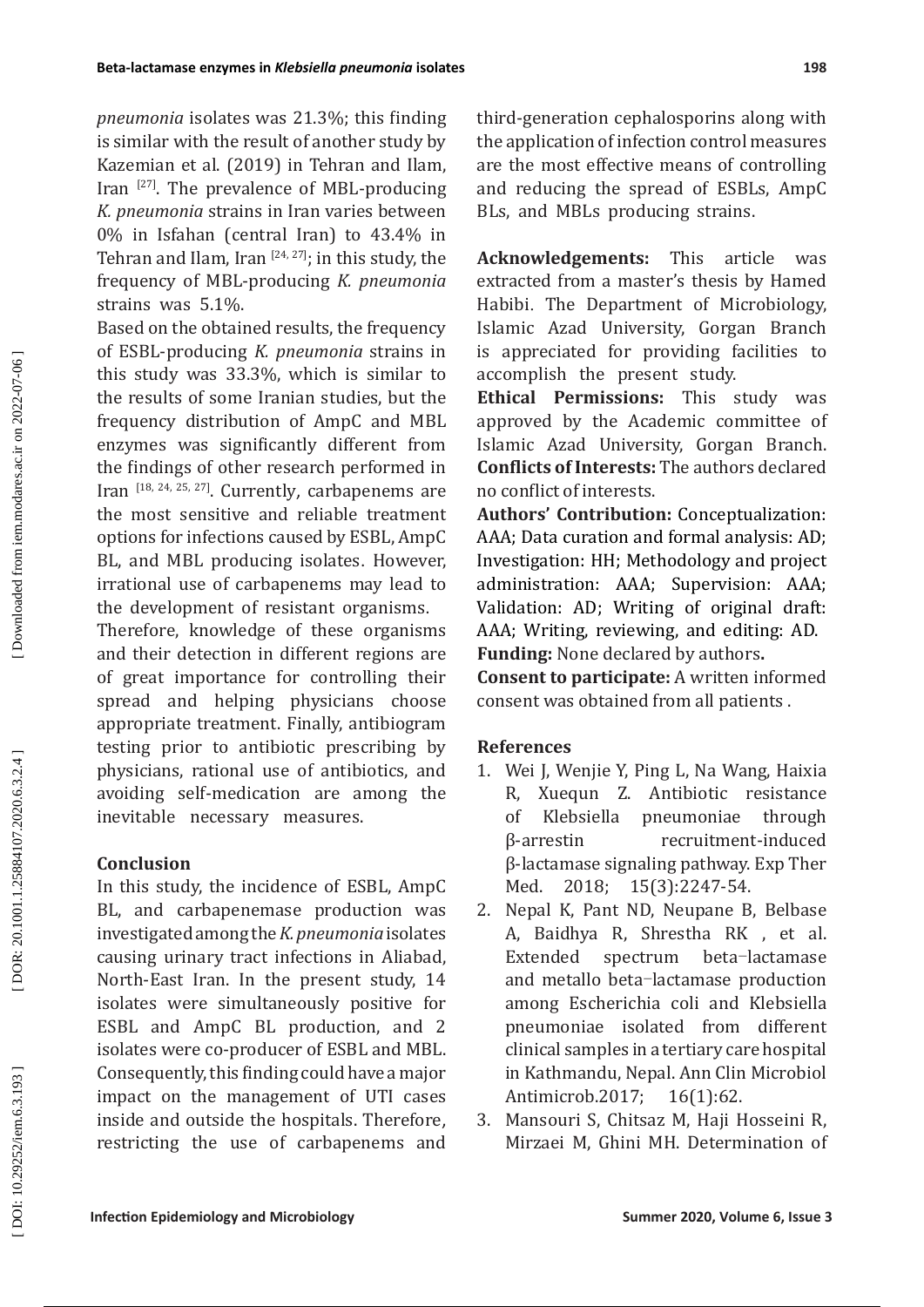resistance pattern of clinical isolates Escherichia coli producing AmpC-type β-lactamases based on phenotypic and genotypic characteristics. Shahed University. 2009; 16(80); 61-70.

- 4. Sheemar S, Chopra S, Mahajan G, Kaur J, Chouhan YS. Extended spectrum beta-lactamase and AmpC producing Klebsiella pneumoniae: A therapeutic challenge. Trop J Med Res. 2016; 19(2):114-7 .
- 5. Mohajeri P, Izadi B, Rezai M, Falahi B, Khademi H, Ebrahimi R. Assessment of the frequency of extended spectrum beta lactamases producing Escherichia coli isolated from urinary tract infections and its antibiotic resistance pattern in Kermanshah. J Ardabil Univ Med Sci. 2011; 11(1):86-94 .
- 6. Bora A, Sanjana R, Jha BK, Mahaseth SN, Pokharel K. Incidence of metallo-betalactamase producing clinical isolates of Escherichia coli and Klebsiella pneumoniae in central Nepal. BMC Res Notes. 2014; 7(1):1-7 .
- 7. Ferreira RL, da Silva B , Rezende GS, Nakamura-Silva R , Pitondo-Silva A, Campanini EB, et al. High prevalence of multidrug-resistant Klebsiella pneumoniae harboring several virulence and -lactamase encoding genes in a Brazilian intensive care unit. Front Microbiol. 2019; 9:3198.
- 8. Yousefi Mashouf P, Alijani P, Saidijam M, Alikhani MY, Rashidi H. Study of antibiotic resistance pattern and phenotypic detection of ESBLs in Klebsiella pneumoniae strains isolated from clinical samples and determination of minimum inhibitory concentrations of imipenem and ceftazidim antibiotics. J Hamadan Univ Med Sci. 2014; 20(4):295- 302.
- 9. Berglund B, Hoang NT, Tärnberg M, Le NK, Nilsson M, Khu DT, et al. Molecular and

phenotypic characterization of clinical isolates belonging to a KPC-2-producing strain of ST15 Klebsiella pneumoniae from a Vietnamese pediatric hospital. Berglund et al. Antimicrob Resist Infect Control. 2019; 8(1):156.

- 10. Kumar Y, Sood S, Sharma A, Mani KR. Antibiogram and characterization of resistance markers among Escherichia coli Isolates from urinary tract infections. J Infect Dev Countr. 2013; 7(7):513-9.
- 11. Wu AHB. Tietz clinical guide to laboratory tests. 4th ed. Elsevier; 2006, 1620-2.
- 12. Clinical and Laboratory Standards Institute. M02: Performance standards for antimicrobial disk susceptibility tests (ISBN: 1-56238-835-5). Wayne, PA: Clinical and Laboratory Standards Institute; 2018.
- 13. Mobasherizadeh S, Shokri D, Zargarzadeh AH, Jalalpour S , Ebneshahidi SA, Sajadi M. Antimicrobial resistance surveillance among hospitalized and non-hospitalized extend-spectrum producing Escherichia coli from four tertiary-care hospitals in Isfahan, Iran; 2008-2011. Afr J Microbiol Res. 2012; 6(5):953-9.
- 14. UshA K, Kumar E, Gopal DS. Occurrence of various beta-lactamase producing gram negative bacilli in the hospital effluent. Asian J Pharm Clin Res. 2013; 6(3):42-6.
- 15. Coudron PE. Inhibitor-based methods for detection of plasmid-mediated AmpC beta-lactamases in Klebsiella spp. Escherichia coli, and Proteus mirabilis. J Clin Microbiol. 2005; 43(8):4163-7.
- 16. Yong D, Lee K, Yum JH, Shin HB, Rossolini GM, Chong Y. Imipenem-EDTA disk method for differentiation of metalloβ-lactamase-producing clinical isolates of Pseudomonas spp. and Acinetobacter spp. J Clin Microbiol. 2002; 40(10):3798- 801.
- 17. Jalalpoor S, Mobasherizadeh S. Frequency